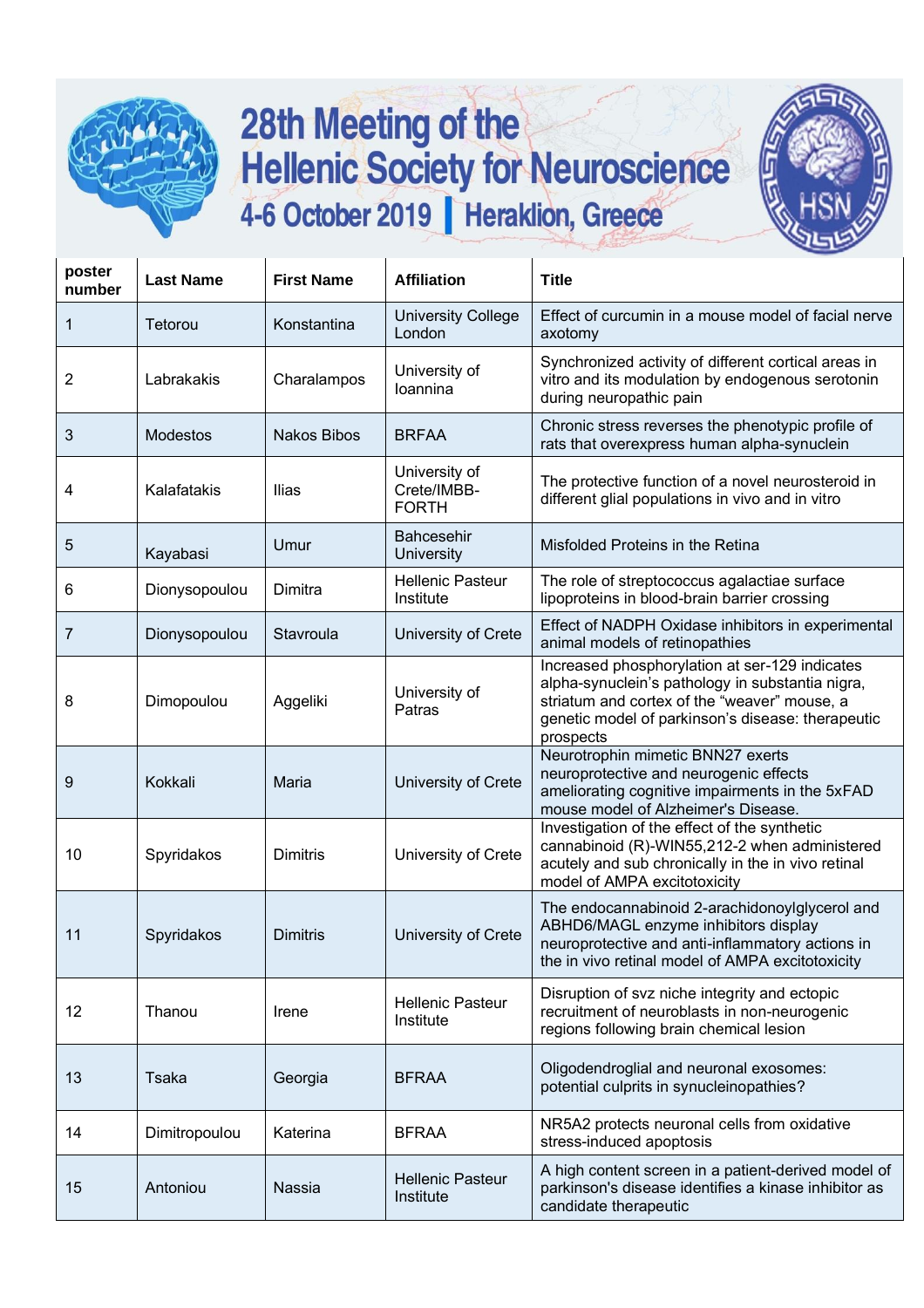| 16 | Rogdakis            | Thanassis        | University of Crete                                                                     | Identifying novel neurotrophin analogs: from<br>structural interventions to biological selectivity to<br>promote neuroprotection and neurogenesis.                                          |
|----|---------------------|------------------|-----------------------------------------------------------------------------------------|---------------------------------------------------------------------------------------------------------------------------------------------------------------------------------------------|
| 17 | Liaropoulou         | Danai            | <b>NKUA</b>                                                                             | Knockdown of amyloid precursor protein<br>suppresses neuronal cell differentiation and<br>signaling                                                                                         |
| 18 | Savvaki             | Maria            | <b>IMBB-FORTH</b>                                                                       | A new player in CNS axon regeneration                                                                                                                                                       |
| 19 | Papadogkonaki       | Sofia            | University of Crete                                                                     | Effects of the endocannabinoid 2-arachidonoyl-<br>glycerol when administered intraperitoneally or as<br>eye drops on retinal neuroprotection and CB1<br>cannabinoid receptor downregulation |
| 20 | Margariti           | Maria            | <b>Hellenic Pasteur</b><br>Institute                                                    | Direct reprogramming of cortical astrocytes to<br>induced-neurons using mir-124 and isx9: study of<br>the enhancement of a latent midbrain dopaminergic<br>program by shh and fgf8          |
| 21 | Sakelaris           | <b>Stylianos</b> | University of Crete                                                                     | A pyrimidine analogue is a selective CRF1 receptor<br>antagonist                                                                                                                            |
| 22 | <b>Bourtzinakos</b> | Konstantinos     | <b>Aristotle University</b><br>of Thessaloniki                                          | Histological and immunohistochemical<br>characteristics of human glioblastoma                                                                                                               |
| 23 | Kartsounis          | John             | <b>Aristotle University</b><br>of Thessaloniki                                          | Animal models in neuroscience: the paradigm of<br>Alzheimer's disease and schizophrenia                                                                                                     |
| 24 | Fouka               | Maria            | <b>BFRAA</b>                                                                            | Impairment of chaperone-mediated autophagy in<br>rats is accompanied by aberrant induction of<br>macroautophagy in the degenerating nigrostriatal<br>axonal terminals                       |
| 25 | Memou               | Anna             | <b>BFRAA</b>                                                                            | Induction of LRRK2 dimerization and kinase activity<br>by extracellular stressors in models of idiopathic<br>PD via phosphorylation of LRRK2                                                |
| 26 | Dimitrakopoulos     | Lampros          | <b>BFRAA</b>                                                                            | Exploring the pro-inflammatory capacity of the<br>plasma cytokinome of Parkinson's disease patients<br>with or without a LRRK2 mutation                                                     |
| 27 | Lamprou             | Andrianna        | <b>BFRAA</b>                                                                            | LRRK2 dependent regulation of TLR4 trafficking in<br>activated macrophages.                                                                                                                 |
| 28 | Kedariti            | Maria            | <b>BFRAA</b>                                                                            | The activities of LRRK2 and GCase are positively<br>correlated in immune cells in a manner dependent<br>upon LRRK2 kinase activity                                                          |
| 29 | Mathioudakis        | Lampros          | University of Crete                                                                     | Study of dementia associated genes in the Cretan<br><b>Aging Cohort</b>                                                                                                                     |
| 30 | Kourouvani          | Maria            | University of<br>Athens                                                                 | Study of tau phosphorylation                                                                                                                                                                |
| 31 | <b>Bashkatova</b>   | Valentina        | P.K. Anokhin<br><b>Research Institute</b><br>of Normal<br>Physiology,<br>Moscow, Russia | Neuroprotective effect of metabotropic glutamate<br>receptor agonist in rotenone model of parkinson's<br>desease                                                                            |
| 32 | Tsoka               | Pavlina          | University of Crete                                                                     | Effects of BNN27 on experimental models of acute<br>retinal degeneration and injury                                                                                                         |
| 33 | Vlaikou             | Margiangela      | University of<br>loannina                                                               | Mind the mitochondria: mitochondrial targeting to<br>deal with stress                                                                                                                       |
| 34 | Theodoridou         | Daniela          | University of<br>Ioannina                                                               | Interplay of hippocampus, amygdala and medial<br>prefrontal cortex in the stress response and<br>behavior: insights from a mouse model of maternal<br>separation                            |
| 35 | Ruiz                | Eli              | University of Jaén                                                                      | Mechanical stimulation of carotid baroreceptors<br>reduces cerebral blood flow                                                                                                              |